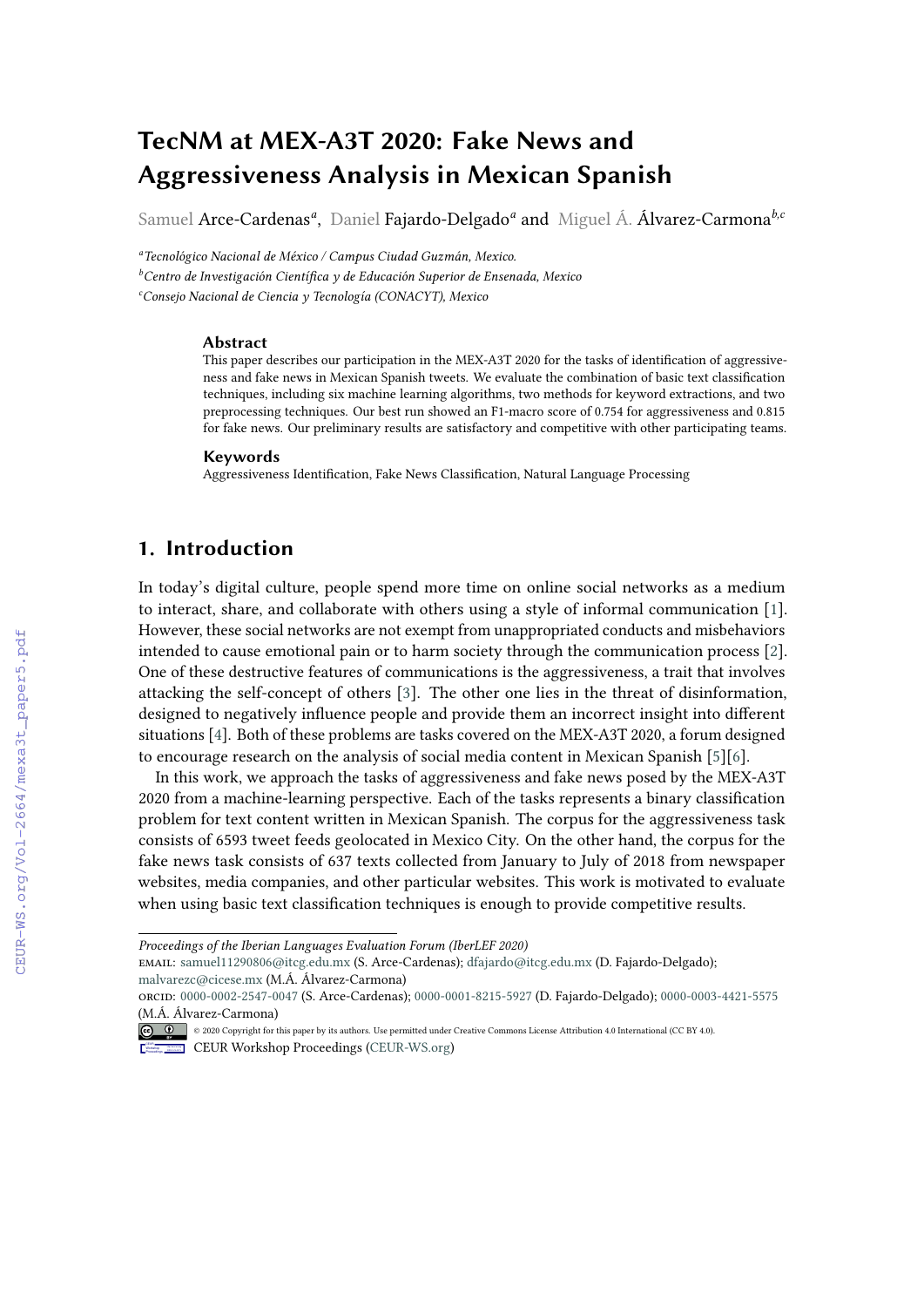#### **2. State of the art**

The MEX-A3T is an evaluation forum for IberLEF intended for the research in natural language processing (NLP) and considering a variety of Mexican Spanish cultural traits. In this vein, the 2018 edition was the first to consider the aggressiveness identification for Mexican Spanish tweets [\[7\]](#page-5-0). The winning team for the aggressiveness task for that edition was INGEOTEC [\[8\]](#page-5-1), obtaining an F1-macro score of 0.620. Another interesting result was the development of linguistic generalization of the typical Mexican slang used in tweets to reduce the impact of size on the word bag [\[9\]](#page-5-2). For the 2019 edition of the MEX-A3T track [\[10\]](#page-5-3), the approach of the University of Chihuahua (UACh) [\[11\]](#page-5-4) obtained the best performance, outperforming all proposed baselines, except the results from the winner team of the 2018 edition. Nevertheless, the UACh approach is considerably much simpler than the one from INGEOTEC.

On the other hand, there are few studies on the detection of fakenews in Spanish [\[12\]](#page-5-5) [\[6\]](#page-5-6), one of these studies evaluates the complexity, the stylometric and psychological characteristics of the text in a multilingual setting [\[12\]](#page-5-5), they used corpus of news written in American English, Brazilian Portuguese and Spanish, they used four classifiers, k-Nearest Neighbors, Support Vector Machine, Random Forest, and Extreme Gradient Boosting, and obtained an average detection accuracy of 85.3% with Random Forest. Another interesting investigation in which they created a new corpus of news in Spanish [\[6\]](#page-5-6), with the true and fake tags used for automatic detection of fakenews, and presenting a fakenews detection method based on algorithms of classification of lexical characteristics such as Bag of Words, part of speech tag, n-grams (with n ranging from 3 to 5) and the combination of n-grams, the best result they obtained with an accuracy of 76.94%.

#### **3. Methodology**

The methodology of this work consists of the following steps: text preprocessing, text representation, and the building of the classification models.

Text preprocessing is commonly the first step in the pipeline of an NLP system, and it includes a set of techniques designed to transform text documents into a suitable representation form for automatic processing. The preprocessing techniques we employed in this work included the use of regular expressions, the tokenization, the deletion of punctuation, symbols, stop words, and the stemming. The regular expressions allowed us to identify some incorrect words for the Mexican Spanish, mainly those in which the same vowel appears subsequently three times or more. The best way to do this was by employing the ''re" library in Python.

We also used the natural language toolkit (NLTK) to perform the tokenization, breaking the texts into words as essential elements. During this process, we also removed the punctuation marks, the special characters or symbols, as well as unnecessary stop words such as "el", "la", "los". Afterward, we used the Snowball stem library to reduce derived words into their original form or stem by performing the truncation of suffixes. Finally, to reduce even more the number of unmeaningful words, we ignored those that appear less than 20 or 40 times.

After the text preprocessing, we intended to identify the set of words that best describe the textual context. Extracting these words, also called terms or keywords, is the process to assign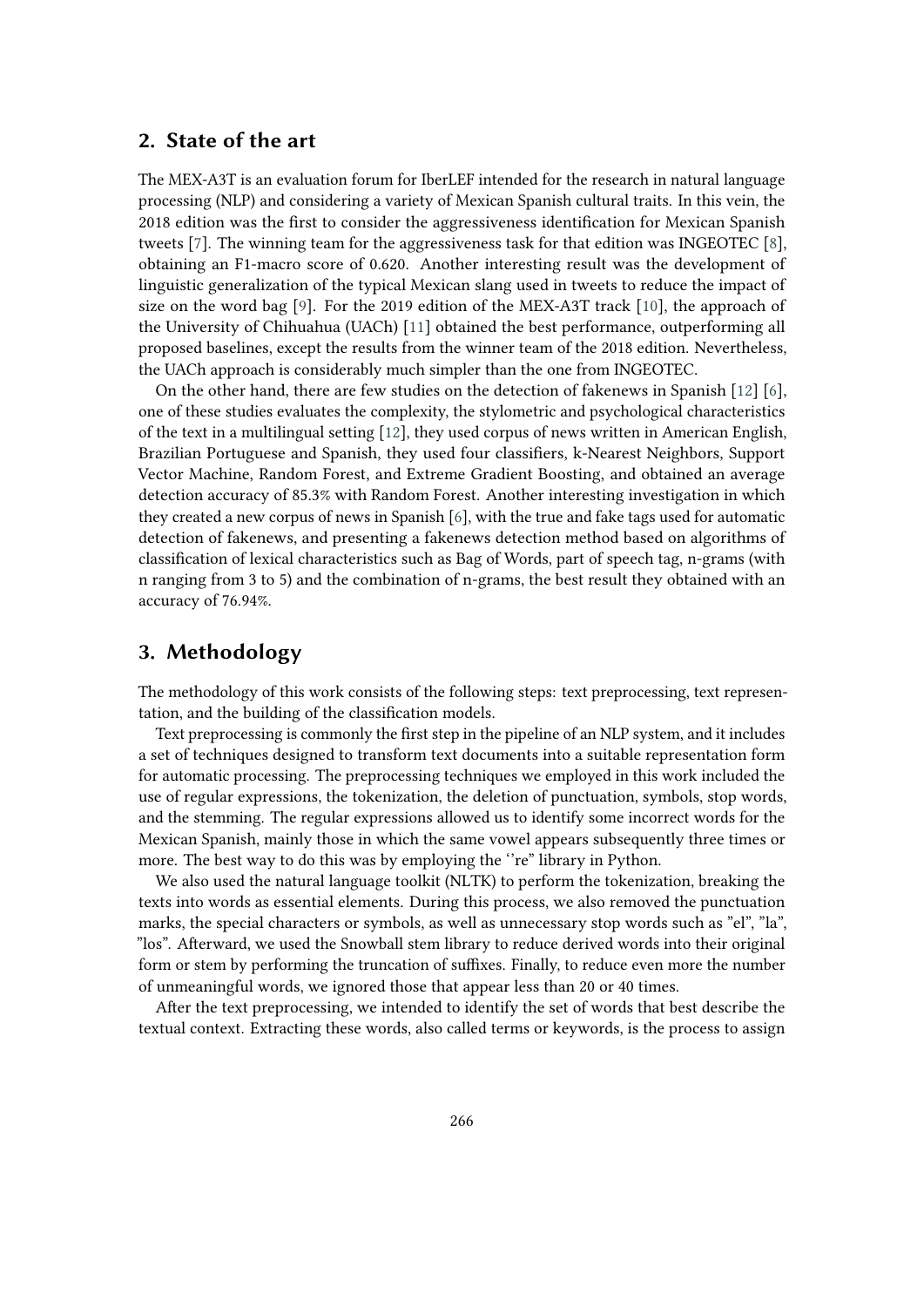a numerical value that represents the relevance of each word concerning the others within the corpus. In particular, we used two methods based on a simple statistic approach, the term frequency (TF), and the term frequency-inverse document frequency (TF-IDF). TF defines the local importance that each term has in a document based on its frequency; i.e., if a word w frequently appears in a document, then more important is  $w$ . IDF captures how many documents a word appears concerning the total number of words in the corpus, i.e., it highlights the rarity of the word. We used the implementations of TF and TF-IDF included in the scikit-learn library.

Finally, in order to build the classification models, we used the following machine learning algorithms implemented in scikit-learn: the k-nearest neighbors (KNN) for  $k = 3, 7, 11$ , the support vector machine (SVM) with a linear and a radial basis function (RBF) kernels, Decision trees (DT), Neural net (NN), and Naive Bayes (NB). We generated these models using the training set by using 10-fold cross-validation.

#### **4. Experimental results**

We divided the data set into 10 taking the first subset as validation and the other subsets as training, and we obtained the confusion matrix, then we take the second subset as validation and the rest as training we repeat this process until each subset has been into the validation set. Finally, we added the confusion matrices, and from this, we get the presented results.

Tables [1](#page-3-0) and [2](#page-4-0) show the performance of the proposed classification models applied to the fake news data set by using the TF and TF-IDF methods, respectively. The best result for this data set is by the combination of NN without using the techniques of stop words and stemming, and regardless of the use of TF and TF-IDF. Note that, except for the SVM with RBF, there is a notable difference between the results of NN concerning the rest. Also note that, in general, the results are slightly better when using TF-IDF than TF.

On the other hand, Tables [3](#page-6-0) and [4](#page-7-0) show the performance of the proposed classification models applied to the aggressiveness data set by using the TF and TF-IDF methods, respectively. The best result for this data set is by the combination of NN with the TF-IDF method and without using the techniques of stop words and stemming. Like the fake news data set, the results for the aggressiveness data set are slightly better when using TF-IDF than TF. On the other hand, and unlike the fake news classification results, the best model by using the TF method is the SVM with RBF. All of these results were obtained by ignoring the words that are repeated less than 20 times for both of the data sets (Tables 1-4). We omitted to report the results for the case when we ignored the words repeated less than 40 times. This because of the poor results and space limitations in the paper. On the other hand, the fake new data set includes, in addition to the complete text of the news, a header that describes the title of the news. We performed experiments either considering the header and not considering it. Tables 1 and 2 show only the results when the header is not considered, since these present better results.

Finally, for both of the data sets, the best results were obtained by preserving the stop words and omitting the steaming process. We conjecture that considering such words for these particular cases may distinguish the classes (aggressiveness/fake news) in the texts.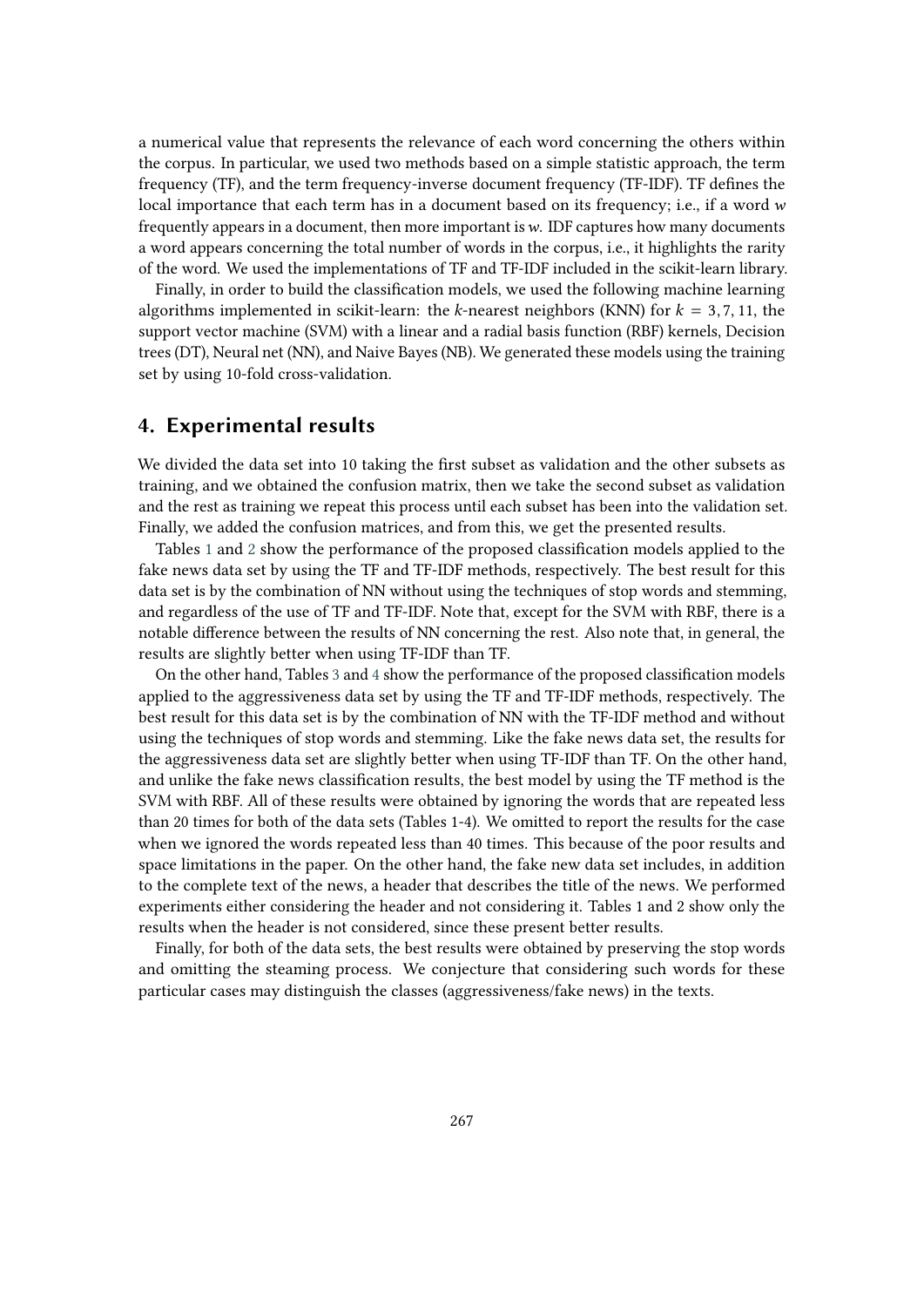**Table 1**

<span id="page-3-0"></span>Performance results of the proposed models for the FakeNews dataset by using TF in the validation stage.

| Classifier       | Accuracy | Precision         | Recall            | F-measure         | Stopwords  | Stemming |
|------------------|----------|-------------------|-------------------|-------------------|------------|----------|
| KNN <sub>3</sub> | 63.265   | $0.664 \pm 0.069$ | $0.631 \pm 0.223$ | $0.613 \pm 0.088$ | Yes        | Yes      |
| KNN <sub>7</sub> | 62.48    | $0.668 \pm 0.083$ | $0.623 \pm 0.259$ | $0.597 + 0.106$   | Yes        | Yes      |
| <b>KNN</b> 11    | 61.538   | $0.660 \pm 0.082$ | $0.613 \pm 0.268$ | $0.584 \pm 0.114$ | Yes        | Yes      |
| L_SVM            | 50.392   | $0.252 \pm 0.252$ | $0.500 + 0.500$   | $0.335 \pm 0.335$ | Yes        | Yes      |
| <b>RBF SVM</b>   | 74.411   | $0.744 \pm 0.004$ | $0.744 \pm 0.003$ | $0.744 \pm 0.001$ | Yes        | Yes      |
| DT               | 65.62    | $0.657 \pm 0.012$ | $0.656 \pm 0.027$ | $0.656 \pm 0.008$ | Yes        | Yes      |
| <b>NN</b>        | 76.766   | $0.768 + 0.000$   | $0.768 + 0.005$   | $0.768 \pm 0.003$ | Yes        | Yes      |
| NB               | 65.777   | $0.658 \pm 0.005$ | $0.658 \pm 0.004$ | $0.658 + 0.001$   | Yes        | Yes      |
| KNN <sub>3</sub> | 62.48    | $0.670 \pm 0.085$ | $0.623 \pm 0.262$ | $0.596 \pm 0.108$ | No         | Yes      |
| KNN <sub>7</sub> | 63.108   | $0.699 \pm 0.115$ | $0.629 \pm 0.296$ | $0.594 \pm 0.122$ | No         | Yes      |
| <b>KNN_11</b>    | 60.911   | $0.676 \pm 0.106$ | $0.607 + 0.312$   | $0.565 \pm 0.138$ | No         | Yes      |
| L SVM            | 50.392   | $0.252 \pm 0.252$ | $0.500 + 0.500$   | $0.335 \pm 0.335$ | No         | Yes      |
| <b>RBF SVM</b>   | 75.039   | $0.750 \pm 0.006$ | $0.750 \pm 0.006$ | $0.750 + 0.000$   | No         | Yes      |
| DT               | 69.231   | $0.693 \pm 0.010$ | $0.692 \pm 0.016$ | $0.692 \pm 0.003$ | No         | Yes      |
| <b>NN</b>        | 75.51    | $0.755 \pm 0.002$ | $0.755 \pm 0.002$ | $0.755 \pm 0.002$ | No         | Yes      |
| NB               | 66.091   | $0.661 \pm 0.001$ | $0.661 \pm 0.009$ | $0.661 \pm 0.005$ | No         | Yes      |
| KNN <sub>3</sub> | 59.812   | $0.604 \pm 0.022$ | $0.597 \pm 0.126$ | $0.591 \pm 0.053$ | <b>Yes</b> | No       |
| KNN <sub>7</sub> | 61.381   | $0.625 \pm 0.036$ | $0.613 \pm 0.157$ | $0.603 \pm 0.064$ | Yes        | No       |
| <b>KNN_11</b>    | 62.794   | $0.649 \pm 0.054$ | $0.626 \pm 0.193$ | $0.613 \pm 0.077$ | Yes        | No       |
| L SVM            | 50.392   | $0.252 \pm 0.252$ | $0.500 + 0.500$   | $0.335 \pm 0.335$ | Yes        | No       |
| <b>RBF SVM</b>   | 74.568   | $0.746 \pm 0.016$ | $0.746 \pm 0.026$ | $0.746 \pm 0.005$ | Yes        | No       |
| DT               | 60.283   | $0.627 + 0.058$   | $0.604 \pm 0.212$ | $0.585 \pm 0.086$ | Yes        | No       |
| <b>NN</b>        | 76.138   | $0.762 \pm 0.010$ | $0.761 \pm 0.014$ | $0.761 \pm 0.002$ | Yes        | No       |
| NB               | 72.841   | $0.729 \pm 0.010$ | $0.728 \pm 0.029$ | $0.728 \pm 0.009$ | Yes        | No       |
| $KNN_3$          | 61.695   | $0.700 + 0.127$   | $0.614 \pm 0.326$ | $0.570 \pm 0.143$ | No         | No       |
| KNN <sub>7</sub> | 58.556   | $0.667 \pm 0.115$ | $0.583 \pm 0.355$ | $0.524 \pm 0.171$ | No         | No       |
| <b>KNN_11</b>    | 59.969   | $0.709 + 0.150$   | $0.597 + 0.366$   | $0.536 \pm 0.172$ | No         | No       |
| L SVM            | 50.392   | $0.252 \pm 0.252$ | $0.500 + 0.500$   | $0.335 \pm 0.335$ | No         | No       |
| <b>RBF SVM</b>   | 78.493   | $0.788 + 0.026$   | $0.785 \pm 0.050$ | $0.784 \pm 0.012$ | No         | No       |
| DT               | 66.876   | $0.669 + 0.002$   | $0.669 \pm 0.004$ | $0.669 \pm 0.003$ | No         | No       |
| NN               | 79.121   | $0.792 \pm 0.012$ | $0.791 \pm 0.025$ | $0.791 \pm 0.007$ | No         | No       |
| NB               | 75.981   | $0.760 \pm 0.004$ | $0.760 + 0.013$   | $0.760 + 0.005$   | No         | No       |

### **5. Conclusions**

In this paper, we approached the tasks of fake news and aggressiveness identification for the 2020 MEX-A3T contest. Using machine learning algorithms, we generated classification models for these tasks using different combinations of preprocessing techniques and keyword extraction methods. Our best configurations for both of the tasks are NN and RBF (SVM) with the TF-IDF method and without using the preprocessing techniques of removing the stop words and the stemming. As future work, we look forward to exploring other preprocessing techniques and keyword extraction methods to improve our ranking for the next MEX-AT3 contests.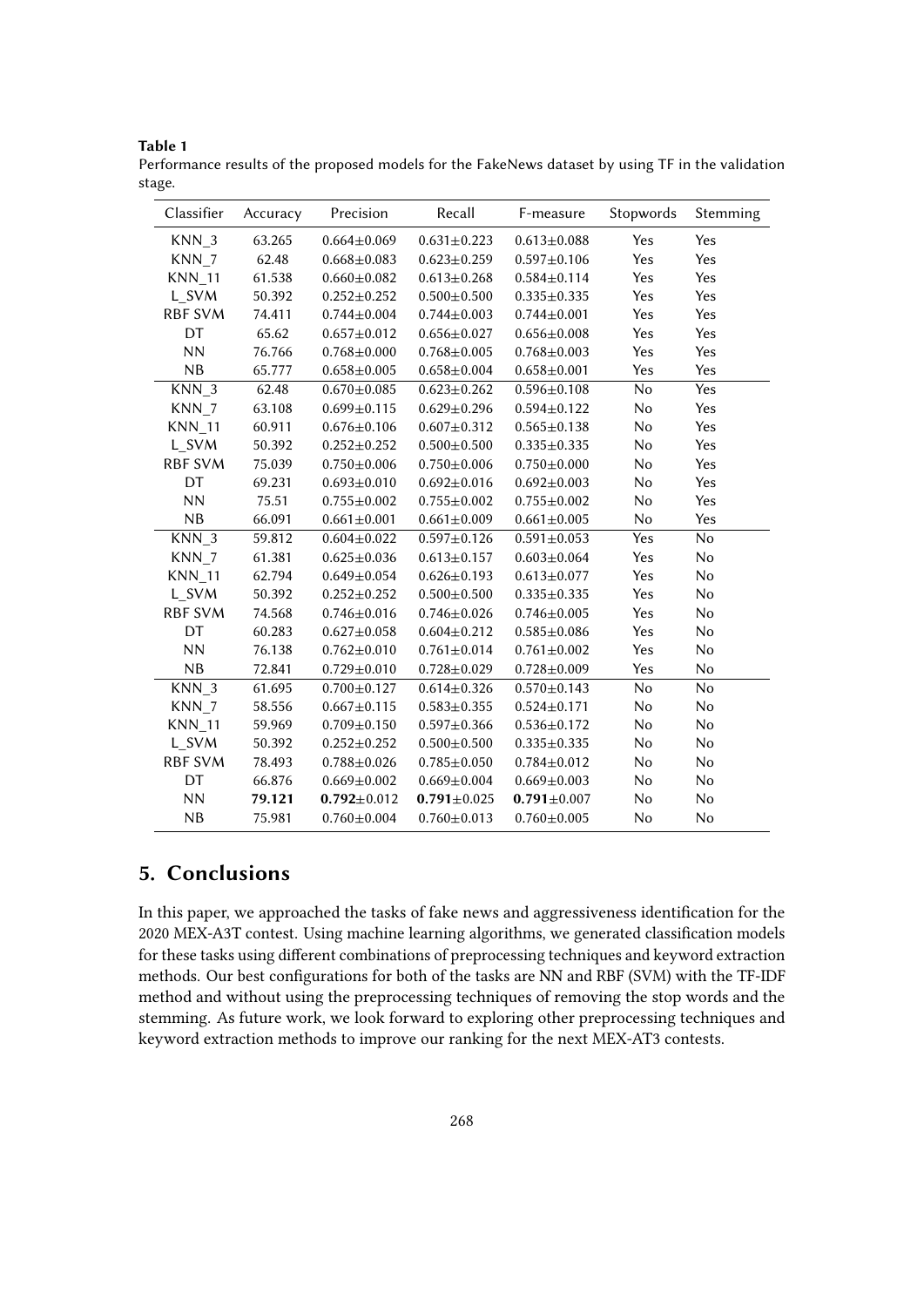**Table 2**

<span id="page-4-0"></span>Performance results of the proposed models for the FakeNews dataset by using TF-IDF in the validation stage.

| Classifier       | Accuracy | Precision         | Recall            | F-measure         | Stopwords | Stemming |
|------------------|----------|-------------------|-------------------|-------------------|-----------|----------|
| KNN <sub>3</sub> | 57.614   | $0.585 + 0.025$   | $0.575 \pm 0.170$ | $0.563 \pm 0.076$ | Yes       | Yes      |
| KNN <sub>7</sub> | 60.597   | $0.631 \pm 0.055$ | $0.604 \pm 0.224$ | $0.584 \pm 0.095$ | Yes       | Yes      |
| <b>KNN_11</b>    | 62.009   | $0.651 \pm 0.067$ | $0.618 \pm 0.232$ | $0.597 + 0.095$   | Yes       | Yes      |
| L SVM            | 50.392   | $0.252 \pm 0.252$ | $0.500 \pm 0.500$ | $0.335 \pm 0.335$ | Yes       | Yes      |
| <b>RBF SVM</b>   | 76.138   | $0.762 \pm 0.013$ | $0.762 \pm 0.020$ | $0.761 \pm 0.003$ | Yes       | Yes      |
| DT               | 65.62    | $0.658 + 0.014$   | $0.656 \pm 0.055$ | $0.655 \pm 0.021$ | Yes       | Yes      |
| <b>NN</b>        | 77.237   | $0.772 \pm 0.004$ | $0.772 \pm 0.003$ | $0.772 \pm 0.001$ | Yes       | Yes      |
| NB               | 65.777   | $0.658 \pm 0.002$ | $0.658 + 0.006$   | $0.658 \pm 0.004$ | Yes       | Yes      |
| KNN <sub>3</sub> | 60.597   | $0.626 \pm 0.048$ | $0.604 \pm 0.206$ | $0.588 + 0.087$   | No        | Yes      |
| KNN 7            | 60.597   | $0.639 + 0.066$   | $0.604 \pm 0.250$ | $0.579 \pm 0.107$ | No        | Yes      |
| <b>KNN_11</b>    | 62.951   | $0.672 \pm 0.084$ | $0.628 + 0.254$   | $0.603 \pm 0.103$ | No        | Yes      |
| L SVM            | 50.392   | $0.252 \pm 0.252$ | $0.500 + 0.500$   | $0.335 \pm 0.335$ | No        | Yes      |
| <b>RBF SVM</b>   | 76.138   | $0.762 \pm 0.010$ | $0.761 \pm 0.014$ | $0.761 \pm 0.002$ | No        | Yes      |
| DT               | 63.265   | $0.633 \pm 0.001$ | $0.633 \pm 0.019$ | $0.632 \pm 0.009$ | No        | Yes      |
| <b>NN</b>        | 78.022   | $0.780 \pm 0.003$ | $0.780 + 0.001$   | $0.780 + 0.001$   | No        | Yes      |
| NB               | 66.719   | $0.667 \pm 0.001$ | $0.667 \pm 0.009$ | $0.667 + 0.005$   | No        | Yes      |
| KNN <sub>3</sub> | 62.951   | $0.633 \pm 0.021$ | $0.629 \pm 0.091$ | $0.626 \pm 0.036$ | Yes       | No       |
| KNN <sub>7</sub> | 63.108   | $0.635 \pm 0.020$ | $0.630 \pm 0.089$ | $0.628 \pm 0.035$ | Yes       | No       |
| <b>KNN_11</b>    | 63.579   | $0.645 \pm 0.036$ | $0.635 \pm 0.135$ | $0.629 \pm 0.052$ | Yes       | No       |
| L SVM            | 50.392   | $0.252 \pm 0.252$ | $0.500 + 0.500$   | $0.335 + 0.335$   | Yes       | No       |
| <b>RBF SVM</b>   | 74.882   | $0.751 \pm 0.024$ | $0.749 \pm 0.042$ | $0.748 + 0.009$   | Yes       | No       |
| DT               | 63.736   | $0.663 \pm 0.067$ | $0.639 \pm 0.193$ | $0.624 \pm 0.071$ | Yes       | No       |
| <b>NN</b>        | 76.609   | $0.766 \pm 0.006$ | $0.766 \pm 0.006$ | $0.766 \pm 0.000$ | Yes       | No       |
| NB               | 73.155   | $0.732 \pm 0.007$ | $0.731 \pm 0.023$ | $0.731 \pm 0.008$ | Yes       | No       |
| KNN <sub>3</sub> | 58.713   | $0.663 \pm 0.110$ | $0.584 \pm 0.347$ | $0.529 \pm 0.166$ | No        | No       |
| KNN <sub>7</sub> | 55.102   | $0.640 \pm 0.110$ | $0.548 + 0.405$   | $0.460 \pm 0.221$ | No        | No       |
| <b>KNN_11</b>    | 54.474   | $0.668 \pm 0.142$ | $0.541 \pm 0.434$ | $0.437 + 0.247$   | No        | No       |
| L SVM            | 50.392   | $0.252 \pm 0.252$ | $0.500 + 0.500$   | $0.335 + 0.335$   | No        | No       |
| <b>RBF SVM</b>   | 78.65    | $0.787 + 0.011$   | $0.787 + 0.014$   | $0.786 \pm 0.002$ | No        | No       |
| DT               | 67.19    | $0.672 \pm 0.006$ | $0.672 \pm 0.008$ | $0.672 \pm 0.001$ | No        | No       |
| <b>NN</b>        | 81.476   | $0.815 \pm 0.008$ | $0.815 \pm 0.017$ | $0.815 \pm 0.004$ | No        | No       |
| NB               | 74.568   | $0.746 \pm 0.005$ | $0.746 \pm 0.004$ | $0.746 \pm 0.000$ | No        | No       |

## **Acknowledgments**

S. Arce-Cardenas gratefully acknowledges the financial support from Tecnológico Nacional de México (TecNM) under the project 9518.20-P (2rn3nx).

# **References**

[1] M. B. Yassein, S. Aljawarneh, Y. A. Wahsheh, Survey of online social networks threats and solutions, in: 2019 IEEE Jordan International Joint Conference on Electrical Engineering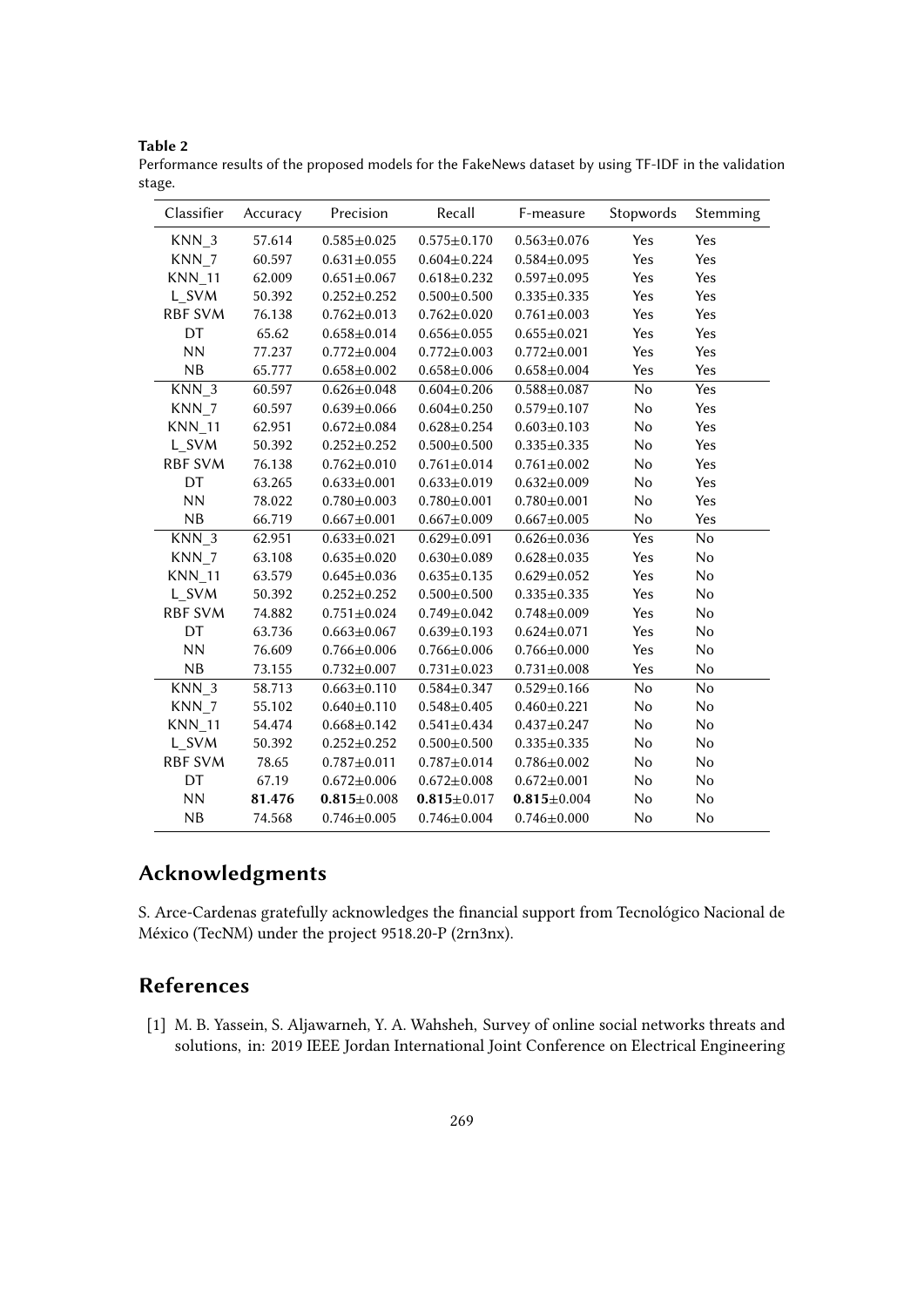and Information Technology (JEEIT), 2019, pp. 375–380.

- [2] D. Theocharis, A. Bekiari, et al., Applying social network indicators in the analysis of verbal aggressiveness at the school, Journal of Computer and Communications 5 (2017) 169. doi:10.4236/jcc.2017.57015.
- [3] C. Nobata, J. Tetreault, A. Thomas, Y. Mehdad, Y. Chang, Abusive language detection in online user content, in: Proceedings of the 25th International Conference on World Wide Web, WWW '16, International World Wide Web Conferences Steering Committee, Republic and Canton of Geneva, CHE, 2016, p. 145–153. URL: [https://doi.org/10.1145/](https://doi.org/10.1145/2872427.2883062) [2872427.2883062.](https://doi.org/10.1145/2872427.2883062) doi:10.1145/2872427.2883062.
- [4] A. Bovet, H. A. Makse, Influence of fake news in twitter during the 2016 us presidential election, Nature Communications 10 (2019) 7. doi:10.1038/s41467-018-07761-2.
- [5] M. E. Aragón, H. Jarquín, M. Montes-y Gómez, H. J. Escalante, L. Villaseñor-Pineda, H. Gómez-Adorno, G. Bel-Enguix, J.-P. Posadas-Durán, Overview of mex-a3t at iberlef 2020: Fake news and aggressiveness analysis in mexican spanish, in: Notebook Papers of 2nd SEPLN Workshop on Iberian Languages Evaluation Forum (IberLEF), Malaga, Spain, September, 2020.
- <span id="page-5-6"></span>[6] J.-P. Posadas-Durán, H. Gómez-Adorno, G. Sidorov, J. J. M. Escobar, Detection of fake news in a new corpus for the spanish language, Journal of Intelligent & Fuzzy Systems 36 (2019) 4869–4876.
- <span id="page-5-0"></span>[7] M. Á. Álvarez-Carmona, E. Guzmán-Falcón, M. Montes-y Gómez, H. J. Escalante, L. Villasenor-Pineda, V. Reyes-Meza, A. Rico-Sulayes, Overview of mex-a3t at ibereval 2018: Authorship and aggressiveness analysis in mexican spanish tweets, in: Notebook Papers of 3rd SEPLN Workshop on Evaluation of Human Language Technologies for Iberian Languages (IBEREVAL), Seville, Spain, volume 6, 2018.
- <span id="page-5-1"></span>[8] M. Graff, S. Miranda-Jiménez, E. S. Tellez, D. Moctezuma, V. Salgado, J. Ortiz-Bejar, C. N. Sánchez, Ingeotec at mex-a3t: Author profiling and aggressiveness analysis in twitter using  $\mu$ tc and evomsa., in: IberEval@ SEPLN, 2018, pp. 128–133.
- <span id="page-5-2"></span>[9] S. Correa, A. Martin, Linguistic generalization of slang used in mexican tweets, applied in aggressiveness detection., in: IberEval@ SEPLN, 2018, pp. 119–127.
- <span id="page-5-3"></span>[10] M. E. Aragón, M. Á. Álvarez-Carmona, M. Montes-y Gómez, H. J. Escalante, L. Villasenor-Pineda, D. Moctezuma, Overview of mex-a3t at iberlef 2019: Authorship and aggressiveness analysis in mexican spanish tweets, in: Notebook Papers of 1st SEPLN Workshop on Iberian Languages Evaluation Forum (IberLEF), Bilbao, Spain, 2019.
- <span id="page-5-4"></span>[11] M. Casavantes, R. López, L. C. González, Uach at mex-a3t 2019: Preliminary results on detecting aggressive tweets by adding author information via an unsupervised strategy, in: In Proceedings of the First Workshop for Iberian Languages Evaluation Forum (IberLEF 2019), CEUR WS Proceedings, 2019.
- <span id="page-5-5"></span>[12] H. Q. Abonizio, J. I. de Morais, G. M. Tavares, S. Barbon Junior, Language-independent fake news detection: English, portuguese, and spanish mutual features, Future Internet 12 (2020) 87.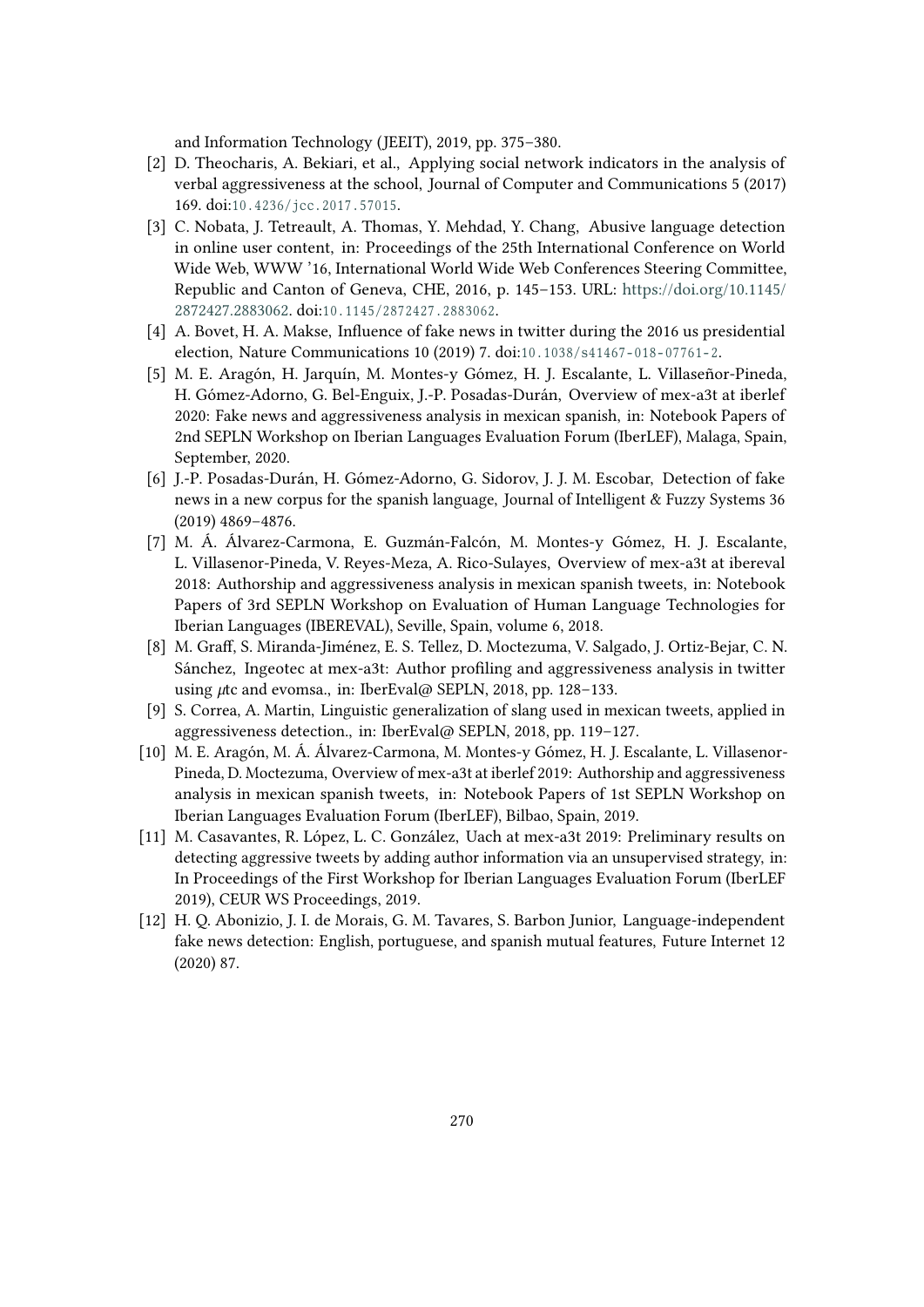| Classifier       | Accuracy | Precision         | Recall            | F-measure         | Stopwords | Stemming |
|------------------|----------|-------------------|-------------------|-------------------|-----------|----------|
| KNN <sub>3</sub> | 75.762   | $0.713 \pm 0.067$ | $0.641 \pm 0.278$ | $0.654 \pm 0.190$ | Yes       | Yes      |
| KNN <sub>7</sub> | 75.99    | $0.738 + 0.028$   | $0.621 \pm 0.331$ | $0.631 \pm 0.218$ | Yes       | Yes      |
| <b>KNN</b> 11    | 75.686   | $0.741 \pm 0.020$ | $0.611 \pm 0.348$ | $0.617 \pm 0.232$ | Yes       | Yes      |
| L_SVM            | 72.031   | $0.806 \pm 0.088$ | $0.519 \pm 0.479$ | $0.456 \pm 0.380$ | Yes       | Yes      |
| <b>RBF SVM</b>   | 81.344   | $0.811 \pm 0.004$ | $0.711 \pm 0.243$ | $0.736 \pm 0.143$ | Yes       | Yes      |
| DT               | 78.735   | $0.768 + 0.029$   | $0.676 \pm 0.264$ | $0.696 \pm 0.167$ | Yes       | Yes      |
| <b>NN</b>        | 81.435   | $0.805 \pm 0.015$ | $0.718 + 0.228$   | $0.742 \pm 0.137$ | Yes       | Yes      |
| NB               | 60.413   | $0.641 \pm 0.232$ | $0.667 \pm 0.149$ | $0.597 \pm 0.053$ | Yes       | Yes      |
| KNN <sub>3</sub> | 75.171   | $0.704 \pm 0.069$ | $0.629 \pm 0.292$ | $0.640 \pm 0.200$ | No        | Yes      |
| KNN <sub>7</sub> | 75.034   | $0.718 + 0.042$   | $0.607 + 0.341$   | $0.613 \pm 0.231$ | No        | Yes      |
| <b>KNN_11</b>    | 75.049   | $0.727 + 0.030$   | $0.601 \pm 0.355$ | $0.604 \pm 0.241$ | No        | Yes      |
| L_SVM            | 71.53    | $0.809 \pm 0.095$ | $0.510 \pm 0.490$ | $0.436 \pm 0.397$ | No        | Yes      |
| RBF SVM          | 81.556   | $0.817 \pm 0.002$ | $0.713 \pm 0.245$ | $0.738 \pm 0.143$ | No        | Yes      |
| DT               | 78.553   | $0.767 + 0.028$   | $0.672 \pm 0.270$ | $0.691 \pm 0.170$ | No        | Yes      |
| <b>NN</b>        | 81.283   | $0.808 + 0.008$   | $0.712 \pm 0.240$ | $0.736 \pm 0.142$ | No        | Yes      |
| NB               | 62.096   | $0.648 + 0.228$   | $0.677 \pm 0.134$ | $0.612 \pm 0.058$ | No        | Yes      |
| $KNN_3$          | 77.825   | $0.735 + 0.075$   | $0.691 \pm 0.208$ | $0.705 \pm 0.147$ | Yes       | No       |
| KNN <sub>7</sub> | 77.886   | $0.744 \pm 0.055$ | $0.676 \pm 0.244$ | $0.693 \pm 0.162$ | Yes       | No       |
| <b>KNN_11</b>    | 78.083   | $0.761 \pm 0.028$ | $0.663 \pm 0.279$ | $0.682 \pm 0.178$ | Yes       | No       |
| L SVM            | 73.199   | $0.807 + 0.080$   | $0.541 \pm 0.455$ | $0.499 + 0.342$   | Yes       | No       |
| <b>RBF SVM</b>   | 81.116   | $0.796 \pm 0.025$ | $0.718 + 0.222$   | $0.740 \pm 0.136$ | Yes       | No       |
| DT               | 77.158   | $0.775 \pm 0.005$ | $0.631 \pm 0.335$ | $0.643 \pm 0.215$ | Yes       | No       |
| <b>NN</b>        | 80.965   | $0.797 + 0.019$   | $0.712 \pm 0.232$ | $0.735 \pm 0.141$ | Yes       | No       |
| NB               | 63.325   | $0.650 + 0.221$   | $0.681 \pm 0.113$ | $0.622 \pm 0.065$ | Yes       | No       |
| KNN <sub>3</sub> | 74.867   | $0.692 \pm 0.091$ | $0.644 \pm 0.250$ | $0.655 \pm 0.179$ | No        | No       |
| KNN <sub>7</sub> | 76.399   | $0.727 + 0.054$   | $0.645 \pm 0.283$ | $0.659 + 0.189$   | No        | No       |
| <b>KNN_11</b>    | 76.824   | $0.741 \pm 0.037$ | $0.643 \pm 0.297$ | $0.658 + 0.194$   | No        | No       |
| L SVM            | 71.045   | $0.730 \pm 0.020$ | $0.501 \pm 0.499$ | $0.417 + 0.414$   | No        | No       |
| RBF SVM          | 81.753   | $0.817 \pm 0.001$ | $0.717 + 0.239$   | $0.742 \pm 0.139$ | No        | No       |
| DT               | 77.977   | $0.785 \pm 0.007$ | $0.645 \pm 0.319$ | $0.662 \pm 0.200$ | No        | No       |
| <b>NN</b>        | 81.435   | $0.809 + 0.008$   | $0.715 \pm 0.236$ | $0.739 + 0.140$   | No        | No       |
| NB               | 64.22    | $0.656 \pm 0.220$ | $0.689 + 0.112$   | $0.631 \pm 0.066$ | No        | No       |

<span id="page-6-0"></span>**Table 3** Performance results of the proposed models for the Aggressiveness dataset by using TF in the validation stage.